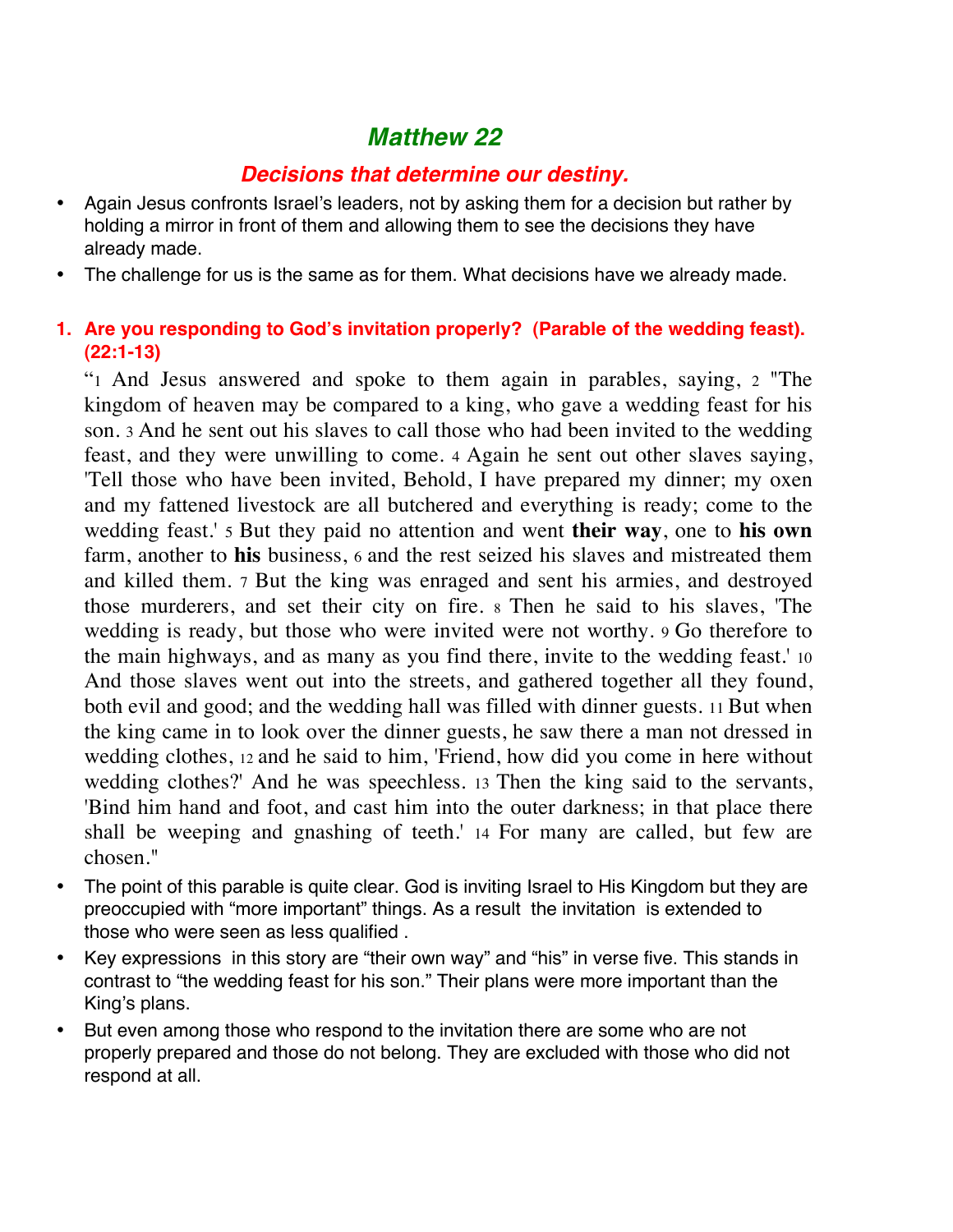- The simple fact is that many will not respond to the Kingdom. This is as true today as in Jesus' day. Do our plans crowd out God's plans.
- Do we think we are serving God just because we invite him to be a consultant to our plans?

## **2. Are you rendering to God appropriately? (Rendering to Caesar). (22:15-22)**

15 Then the Pharisees went and counseled together how they might trap Him in what He said. 16 And they sent their disciples to Him, along with the Herodians, saying, "Teacher, we know that You are truthful and teach the way of God in truth, and defer to no one; for You are not partial to any. 17 Tell us therefore, what do You think? Is it lawful to give a poll-tax to Caesar, or not?" 18 But Jesus perceived their malice, and said, "Why are you testing Me, you hypocrites? 19 Show Me the coin used for the poll-tax." And they brought Him a denarius. 20 And He said to them, "Whose likeness and inscription is this?" 21 They said to Him, "Caesar's." Then He said to them, "Then render to Caesar the things that are Caesar's; and to God the things that are God's." 22 And hearing this, they marveled, and leaving Him, they went away.

- Jesus is angry with Israel's leaders lack of concern for rendering to God while being preoccupied with Caesar .
- We too can look at the pages of Scripture for guidance in managing life's "trivial" affairs while missing the bigger call to connect responsibly with God.
- Where is God's image? Is it not written on our souls. Are we not made in His image? Does He have a right to us?

#### **3. Are you focused on this life sufficiently? (22:23-33)**

23 On that day some Sadducees (who say there is no resurrection) came to Him and questioned Him, 24 saying, "Teacher, Moses said, '*If a man dies, having no children, his brother as next of kin shall marry his wife, and raise up an offspring to his brother*.' 25 Now there were seven brothers with us; and the first married and died, and having no offspring left his wife to his brother; 26 so also the second, and the third, down to the seventh. 27 And last of all, the woman died. 28 In the resurrection therefore whose wife of the seven shall she be? For they all had her." 29 But Jesus answered and said to them, "You are mistaken, not understanding the Scriptures, or the power of God. 30 For in the resurrection they neither marry, nor are given in marriage, but are like angels in heaven. 31 But regarding the resurrection of the dead, have you not read that which was spoken to you by God, saying, 32 *I am the God of Abraham, and the God of Isaac, and the God of Jacob*? **He is not the God of the dead but of the living**." 33 And when the multitudes heard this, they were astonished at His teaching.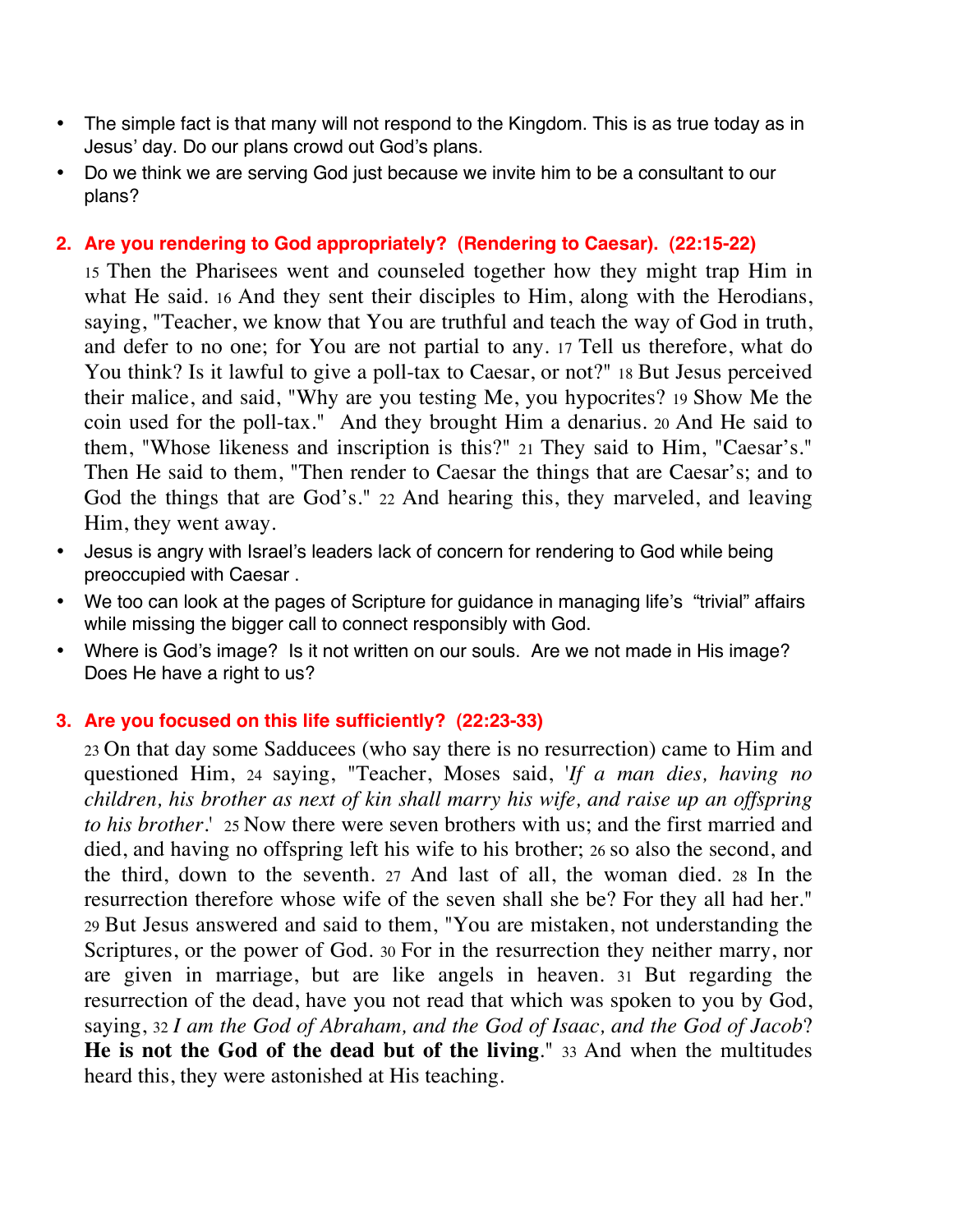- Those asking the question do not even believe there is a resurrection and want to show Jesus how foolish any belief in a resurrection looks under the logical scrutiny of any person. Again, Jesus points out that when Israel's leaders do give attention to the issues of heaven, it is on trivial issues. While trying to answer trivial questions, they ignore the importance of their responses in this present life.
- It is the land of the living that needs the attention of Israel's leaders at this time as they are missing the call. Abraham, Isaac, and Jacob are still alive because of the resurrection.
- There is an eternity that those in this life will face. What they do while alive here will not die with them.
- Too many Christian commentaries look at this passage and do the same thing the leaders of Israel did. They become preoccupied with marriage, angels and heaven while missing the real point.

# **4. Are you loving God fully? (22:34-40)**

34 But when the Pharisees heard that He had put the Sadducees to silence, they gathered themselves together. 35 And one of them, a lawyer, asked Him a question, testing Him, 36 "Teacher, which is the great commandment in the Law?" 37 And He said to him, "*You shall love the Lord your God with all your heart, and with all your soul, and with all your mind*. 38 This is the great and foremost commandment. 39 The second is like it, *You shall love your neighbor as yourself*. 40 On these two commandments depend the whole Law and the Prophets."

- In this passage and encounter Jesus makes the point of the Law very clear. We are to start with an appreciation for the underlying principles of the Law which are love for God and man.
- Our love for God should be from our whole being and our love for man should be as important as our preoccupation with our own affairs and welfare.
- The challenge for us, as for the leaders of Israel, is to be careful not to major on that which is minor while marginalizing that which is most important.

# **5. Are you respecting Messiah adequately? (22:41-46)**

41 Now while the Pharisees were gathered together, Jesus asked them a question, 42 saying, "What do you think about the Christ, whose son is He?" They said to Him, "The son of David." 43 He said to them, "Then how does David in the Spirit call Him 'Lord,' saying, 44 *The Lord said to my Lord, Sit at My right hand, Until I put Thine enemies beneath Thy feet*? 45 If David then calls Him 'Lord,' how is He his son?" 46 And no one was able to answer Him a word, nor did anyone dare from that day on to ask Him another question."

• When I look at this text in the context of what has gone before in this chapter, I conclude that Jesus is forcing the leaders to "connect the dots" and see that Messiah is greater than David. Indeed, he is one with God.